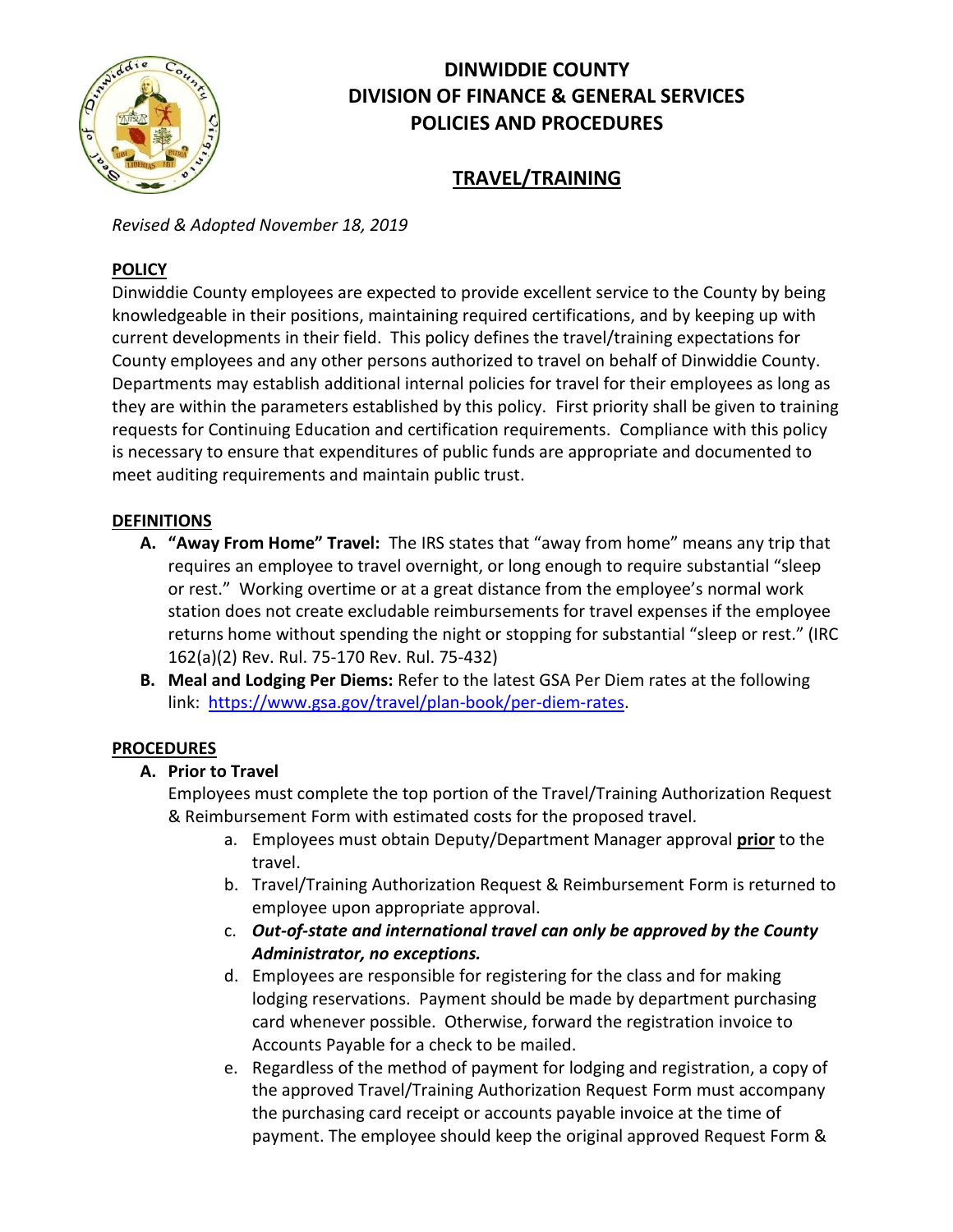send copies as needed with the various receipts that are related to the approved travel as those items are paid.

f. If at any time an employee is unable to attend a scheduled training, they must notify their supervisor immediately and cancel all reservations no later than 24 hours before arrival time. Should any charges be incurred for nonattendance, the employee is responsible for reimbursing the County for those charges.

#### **B. Transportation**

- 1) Employees shall use the most cost effective means of transportation.
- 2) Employees shall use a County vehicle when practical and available.
	- a. To reserve a County vehicle, contact the Accounting/Procurement Technician not less than three days before the travel date.
	- b. Employees must use the County Fuel Card Program for fuel purchases in County vehicles during travel. Fuel card / PIN information will be provided as necessary. If a County Fuel Card Program fuel location is not available in the travel location, the department purchasing card should be used to purchase fuel. See

<https://www.fleetcommanderonline.com/app/public/merchantLocator.do> for fuel card locations.

- c. If a County vehicle is not available, an employee may use a personal vehicle and be reimbursed for work-related mileage at the current IRS mileage rate. At no time will fuel expenses for a personal vehicle be reimbursed.
- d. Mileage should be authenticated with a MapQuest or similar software mileage printout, and mileage calculation should start from office address unless your home address is closer to your destination.
- e. Mileage reimbursement will only be provided if traveling outside of Dinwiddie County.
- f. Prior to travel and only under special circumstances may the Manager approve the use of a personal vehicle and mileage reimbursement. Employees who have not been authorized to drive a County vehicle may come under this exception.
- g. If an employee elects to use their personal vehicle rather than an available County vehicle, they will not be reimbursed for mileage.
- 3) When practical, employee carpooling is encouraged. Expenses for tolls and parking are reimbursable when necessary for work-related travel. Employees are responsible for obtaining a receipt for these expenses unless the employee certifies, by signature on the reimbursement form, that receipts were unavailable, such as unmanned toll booths, honor box parking, etc.

### **C. Lodging, Meals and Incidentals**

- 1) The per diem expenditure shall be determined in accordance with the GSA Regulations. The per diem should be regarded as a maximum amount that can be spent on each meal individually and on each night of lodging.
- 2) Employees shall use the County purchasing card when possible for all lodging, meals and incidentals.
- 3) If meals are included in the conference cost, there shall be no additional reimbursement/payment for those respective meals.